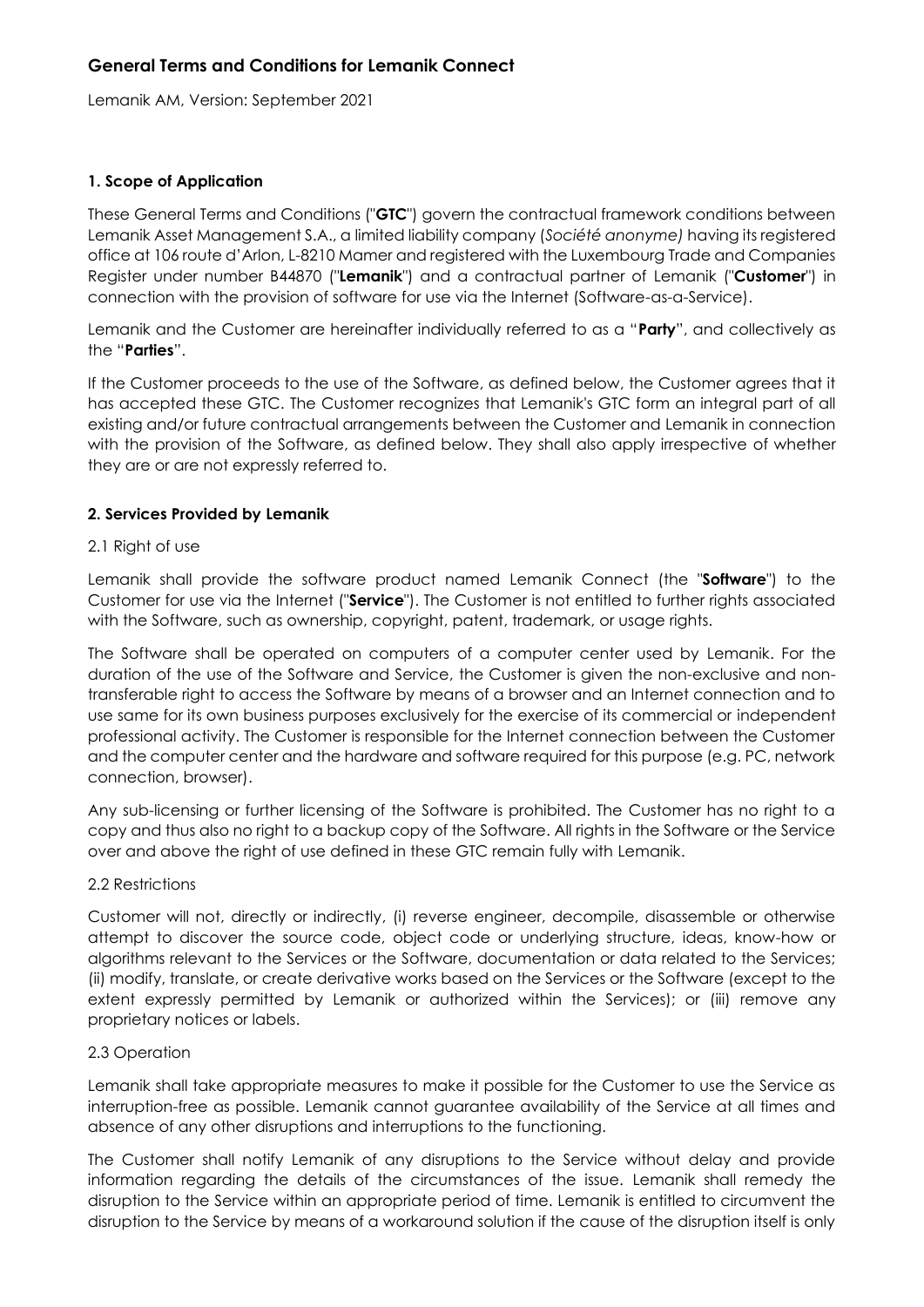to be remedied with inappropriate expense and the usability of the Service is not significantly negatively affected.

Lemanik is entitled to suspend or restrict the operation of the Software for the period necessary for maintenance or repair of the Software or in the event of a breach of security and integrity of the Software, for data protection purposes or when a threat or vulnerability is detected.

## 2.4 Support

Lemanik shall provide support services during working hours from Monday to Friday between 9.00 am and 5.00 pm CET. Legal holidays are excluded. Inquiries received outside of these support times shall be regarded as received on the following working day.

Any support request shall be addressed by email to lemanik.connect@lemanik.lu.

## 2.5 Changes to services

Lemanik may modify the Software (Service, including its system requirements) for the purposes of adapting to technical or commercial market changes and for good cause. In particular, such shall be deemed to exist if the modification is required due to:

a) a necessary adaptation to a new legal situation or case law;

b) changed technical framework conditions (new browser versions of technical standards);

c) protection of system security, or;

d) further development of the Software (disabling old functions that are largely replaced by new ones).

## **3 Involvement of Third Parties**

Lemanik is entitled to involve third parties for the purpose of meeting its contractual obligations. This shall, in particular, apply to hosting services.

Lemanik shall not accept any liability for the services of third parties involved to the extent legally permissible.

# **4 Remuneration and Payment Terms**

### 4.1 Fee structure

For the use of the Software and the Service, the Customer shall owe Lemanik the license fees as agreed between the Parties.

### 4.2 Measures in the event of payment default

If the Customer defaults on the payment of fees, after relevant warning in writing, Lemanik is entitled to block access to the Service or extraordinarily terminate the contractual relationship. The Customer shall have no access to the data saved by it in the Service during the block.

# **5 Customer Data, Data Protection and References**

# 5.1 Customer data (Intellectual Property Rights)

The Customer is exclusively entitled to the data input, generated thereby and allocatable to the Customer in the context of the use of the Software ("**Customer Data**").

Customer shall own all rights, titles and interests in and to the Customer Data, as well as any data that is based on or derived from the Customer Data and provided to Customer as part of the Services.

Lemanik shall own and retain all rights, titles and interests in and to (a) the Services and Software, all improvements, enhancements or modifications thereto, (b) any software, applications, inventions or other technology developed in connection with the implementation of the Services or support, and (c) all intellectual property rights related to any of the foregoing.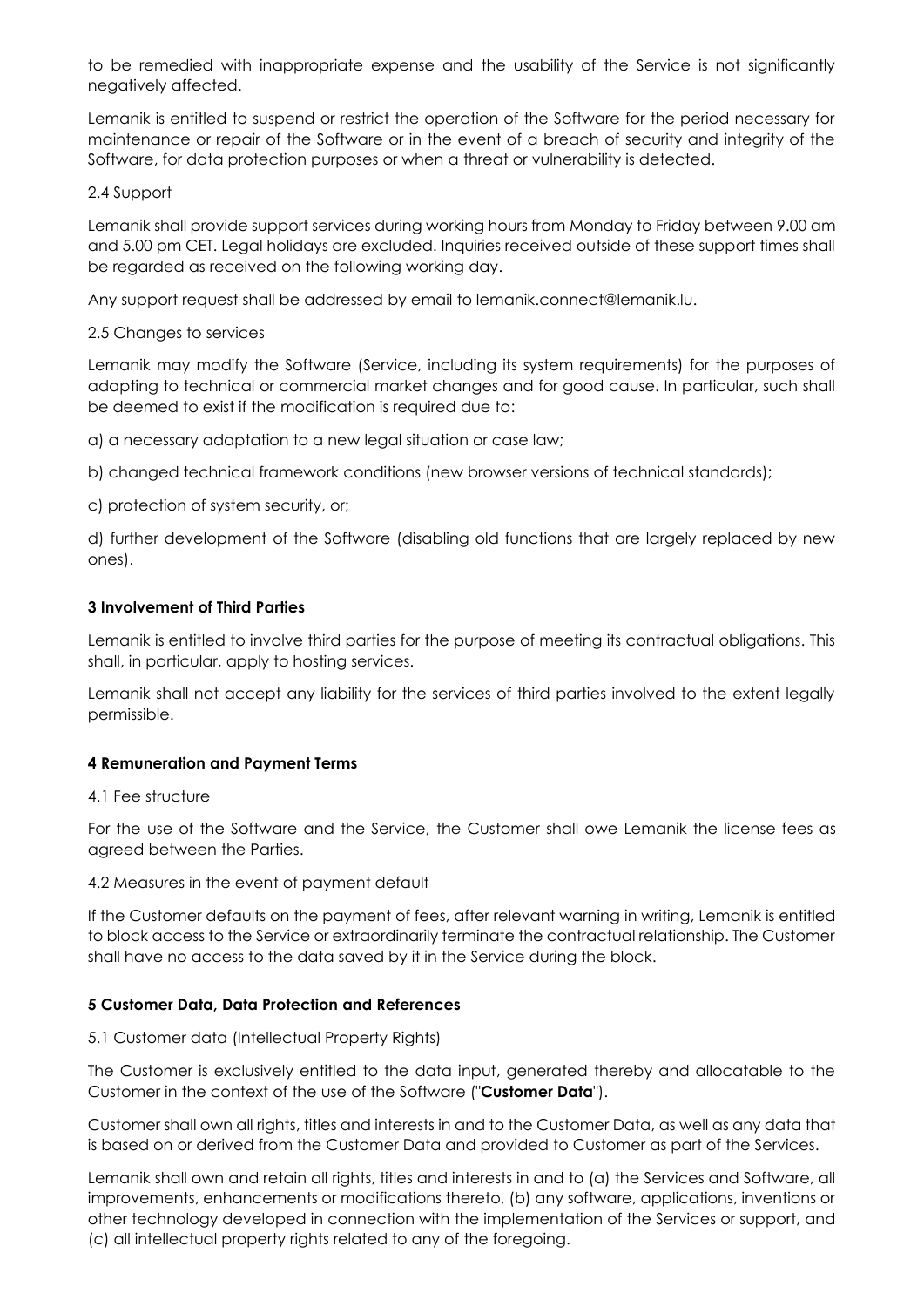The provisions of this Section shall survive any termination of this Agreement.

# 5.2 Data protection

The Customer is aware that the use and processing of personal data within the meaning of the applicable domestic and/or foreign data protection legislation, in particular and as far as applicable the EU General Data Protection Regulation (EU-GDPR) and the National Commission for Data Protection Act (CNDP) may require the prior consent of the affected persons and/or the registration of the relevant database with a domestic or foreign authority. Lemanik is, as far as applicable, fully compliant with the regulations of the EU-GDPR and the CNDP.

If Lemanik acts as the data processor, Lemanik shall process the customer data solely on behalf of and/or according to the instructions of the Customer. The processed data is used to provide the Software and is handled in accordance with Lemanik's Privacy Policy. The Customer remains responsible for the lawfulness of the collection, processing and use of the Customer Data in accordance with the applicable legal regulations, in particular pursuant to EU-GDPR and CNDP.

# 5.3 References

In the context of its marketing activities and in the preparation of its offers for projects of other customers, Lemanik is entitled to refer to the projects realized by it for the Customer and to document same, subject to the justified confidentiality interests and consent of the Customer.

# **6 Liability and indemnification**

Lemanik shall not be liable for any claim, damage, expense, loss or liability arising in any way out of or in connection with these GTC except to the extent that the claim, damage, expense, loss or liability directly results from the fraud, wilful default or negligence of Lemanik.

Lemanik shall not be liable for any loss or damages arising from a breach of the Customer's obligations under the present GTC, or if the Customer contributed by its wrongful conduct to the loss or damage that was suffered.

Lemanik shall not be liable for any loss or damages (i) caused by Lemanik's involved third parties or support persons, (ii) due to viruses or malicious code, (iii) subsequent to a hacker attack, (iv) subsequent to a software error, or (v) subsequent to an error in the operating system, disruptions to operations as a result of fault remedy, maintenance, infrastructure modifications, introduction of new technologies.

Lemanik shall not be liable for any loss of data or for the costs of recovering any lost data.

Lemanik is not liable for the Customer's lost profits or any special, indirect, economic or consequential loss of the Customer. Lemanik shall not be liable for any damages incurred by the Customer in connection with the Software in the event that the Customer uses the Software provided by Lemanik free of charge.

Lemanik shall not be liable for the compatibility of the Software with the Customer's hardware and software equipment.

The Customer agrees that it will indemnify and hold harmless Lemanik in respect of all claims, demands, liabilities, obligations, losses, damages, penalties, actions, judgements, suits, costs, expenses or disbursements of any kind or nature whatsoever (including the cost of investigating or defending against such claims, demands or liabilities and any legal costs incurred in connection therewith) resulting from the fact that Lemanik, its employees, officers, directors, agents or delegates appointed by Lemanik have acted hereunder in accordance with proper instructions of the Customer and not resulting from a material breach of these GTC, fraud, wilful default or negligence from Lemanik.

The Customer shall hold harmless Lemanik of all third-party claims that may arise from (a) unlawful use of the Software by the Customer and/or, with the consent of the Customer, by third parties, (b) disputes arising from copyright laws or other legal disputes associated with the use of the Software by the Customer.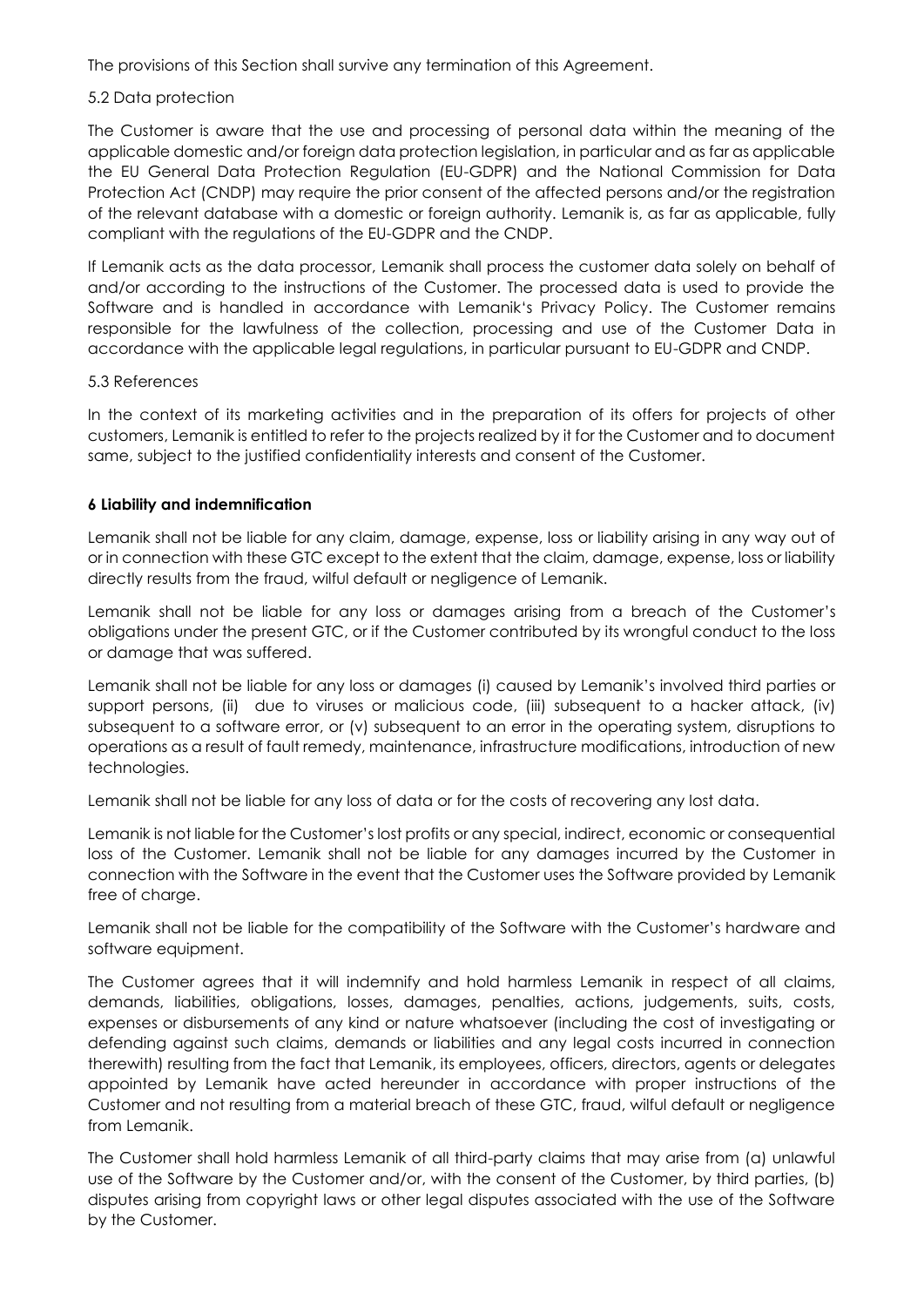# **7 Force Majeure**

A Party shall not be deemed to be in breach of these GTC or otherwise be liable to the other, if it has been prevented, hindered from or delayed in performing any and/or all its duties and obligations under these GTC by any Force Majeure Event.

Such Party shall (i) notify the other party as soon as practicable of the Force Majeure Event, (ii) provide the other Party with an estimate of the resolution timeline and (iii) use all reasonable efforts to minimise the effect of any Force Majeure Event. When facing a Force Majeure Event, a Party shall be excused from any further performance and observance of the obligations so affected as long as such circumstances prevail and such Party continues to use commercially reasonable efforts to resume performance or observance as soon as practicable.

A Force Majeure Event has the meaning ascribed to it in Article 1148 of the Luxembourg civil code and the applicable Luxembourg case law.

### **8 No Warranties**

The Software and the Service are licenced "as is". Save as otherwise provided for in these GTC, Lemanik grants no warranties to the Customer regarding the Software or the Service, including but not limited to implied warranties as to their fitness for any purpose, that the Software will be error-free or the operation of the Software and Service will be uninterrupted.

## **9 Term and Termination**

## 9.1 Term

These GTC remain in full force and effect as long as the Customer uses the Software and Service.

### 9.2 Termination

The contractual relationship may be terminated by any of the Parties subject to a three (3) months prior notice period.

In the event that Lemanik plans, because of technological changes and expansion or changes in the Software or Service provided Lemanik, to cease offering the Software and Service which the Customer uses, Lemanik shall inform the Customer thereof three (3) months prior to doing so.

Lemanik may terminate the contractual relationship at any time in the event that the Customer is in material breach of any of its obligations under these GTCs and, in the event that the breach or failure is remediable, the Customer has failed to remedy that breach with 10 days' written notice of such breach.

Lemanik may terminate the contractual relationship immediately if the Customer is insolvent or bankrupt, or seeks protection from its creditors, or if a petition is filed in any court to declare its bankruptcy or reorganisation.

Upon termination of the contractual relationship, all outstanding fees are immediately due and payable, and all rights to use the Software and Service will be immediately revoked.

### 9.3 Customer's data after termination

At the end of the contractual relationship and upon written request by the Customer, Lemanik shall provide a copy of the Customer's data saved on its servers as of the date of the end of the contractual relationship on a customary data carrier or by electronic transfer and in a customary format.

At the end of the 60 days from the end of the contractual relationship or upon request by the Customer already prior to this period, Lemanik shall delete the data of the Customer saved on its servers finally and in full. This action shall be subject to mandatory legal retention obligations.

### **10 Confidentiality**